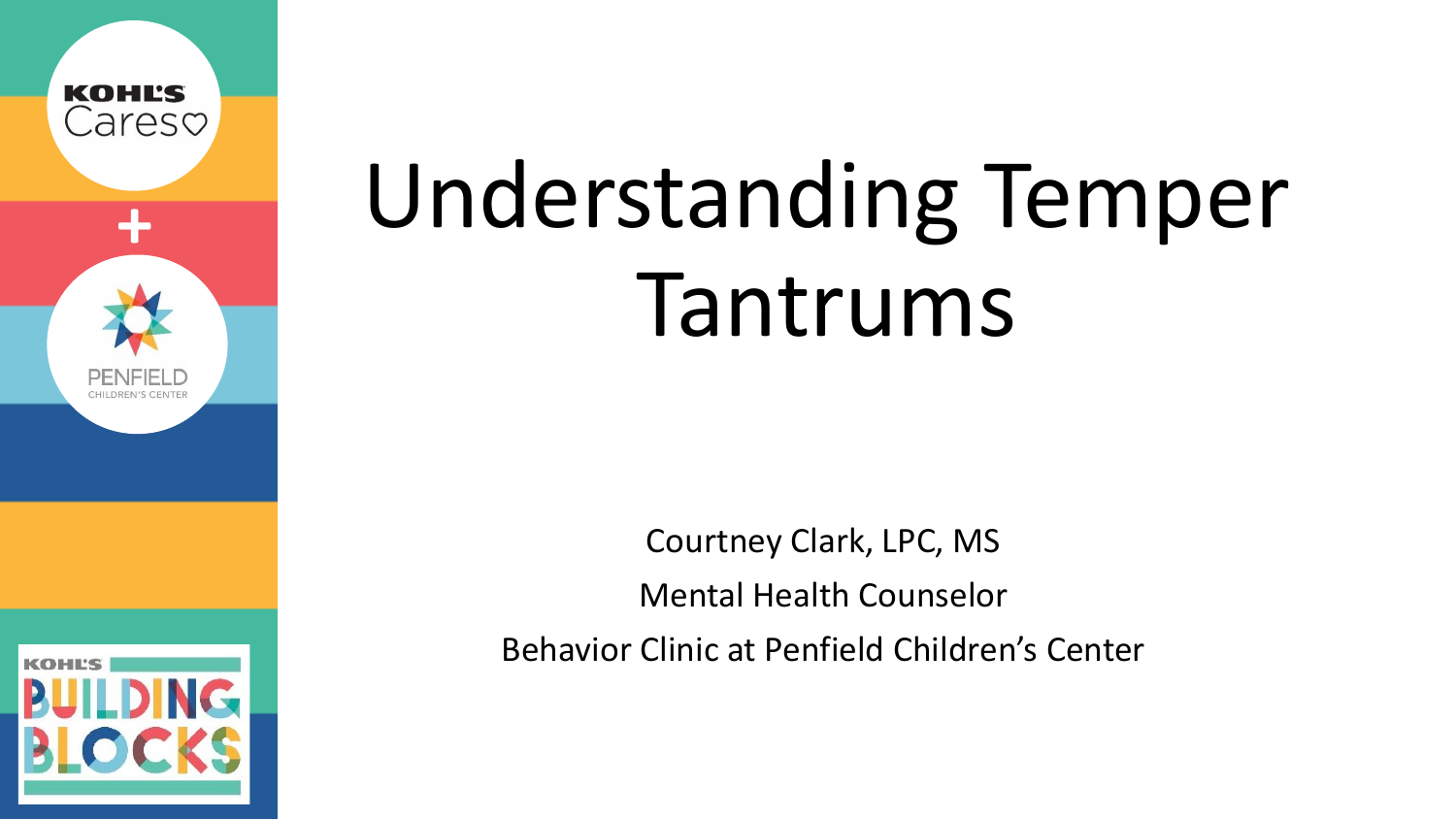

### Behavior Clinic

- Founded in 2003
- Outpatient mental health clinic serving children ages 0-6 years and their caregivers in Milwaukee County
	- In-home is the primary modality, during covid19 pandemic telehealth was added as an option
- Utilizes the Early Pathways treatment model
	- Developed through research with Marquette University dating back to the 1980's through present
	- Trauma-Informed Cognitive Behavior Therapy (CBT) through a developmental lens

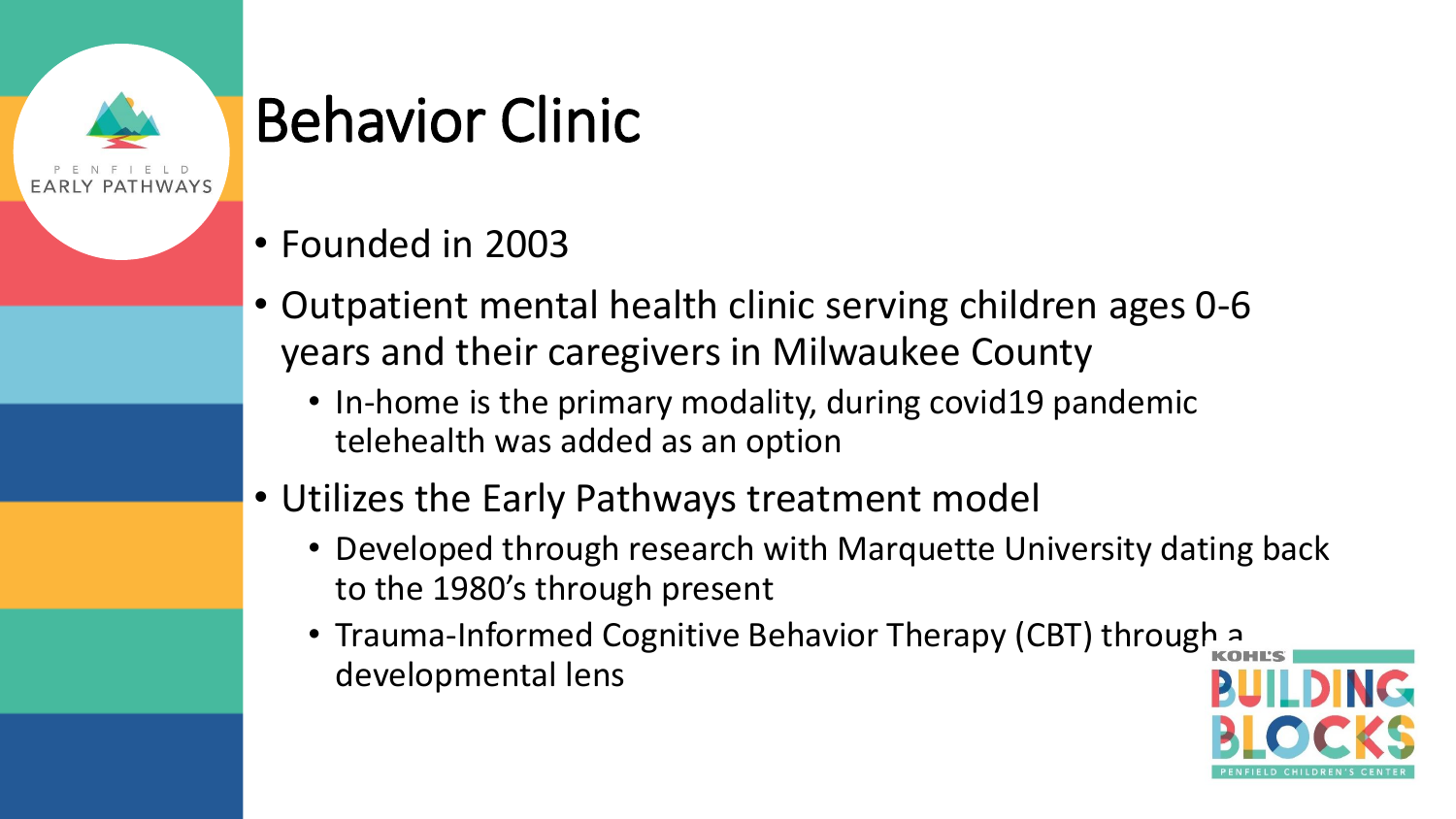### Temper Tantrums

Other terms parents may use:

- Outbursts
- **Meltdowns**
- Falling Out
- Throwing a Fit



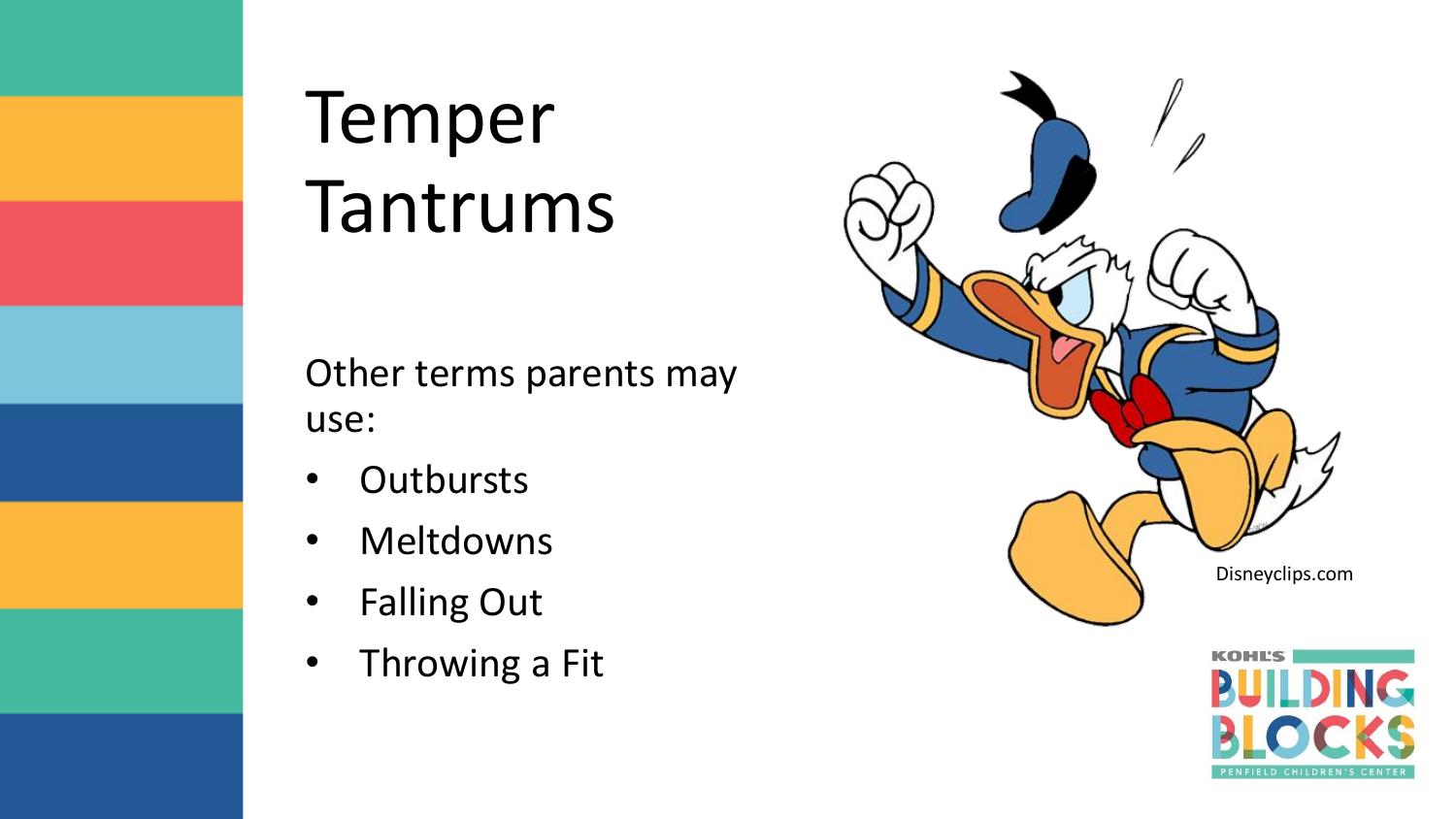## What is a temper tantrum?

- Crying
- Screaming
- Talking back/negative language
- Falling to the floor
- Kicking/flailing
- Aggression
- Throwing items

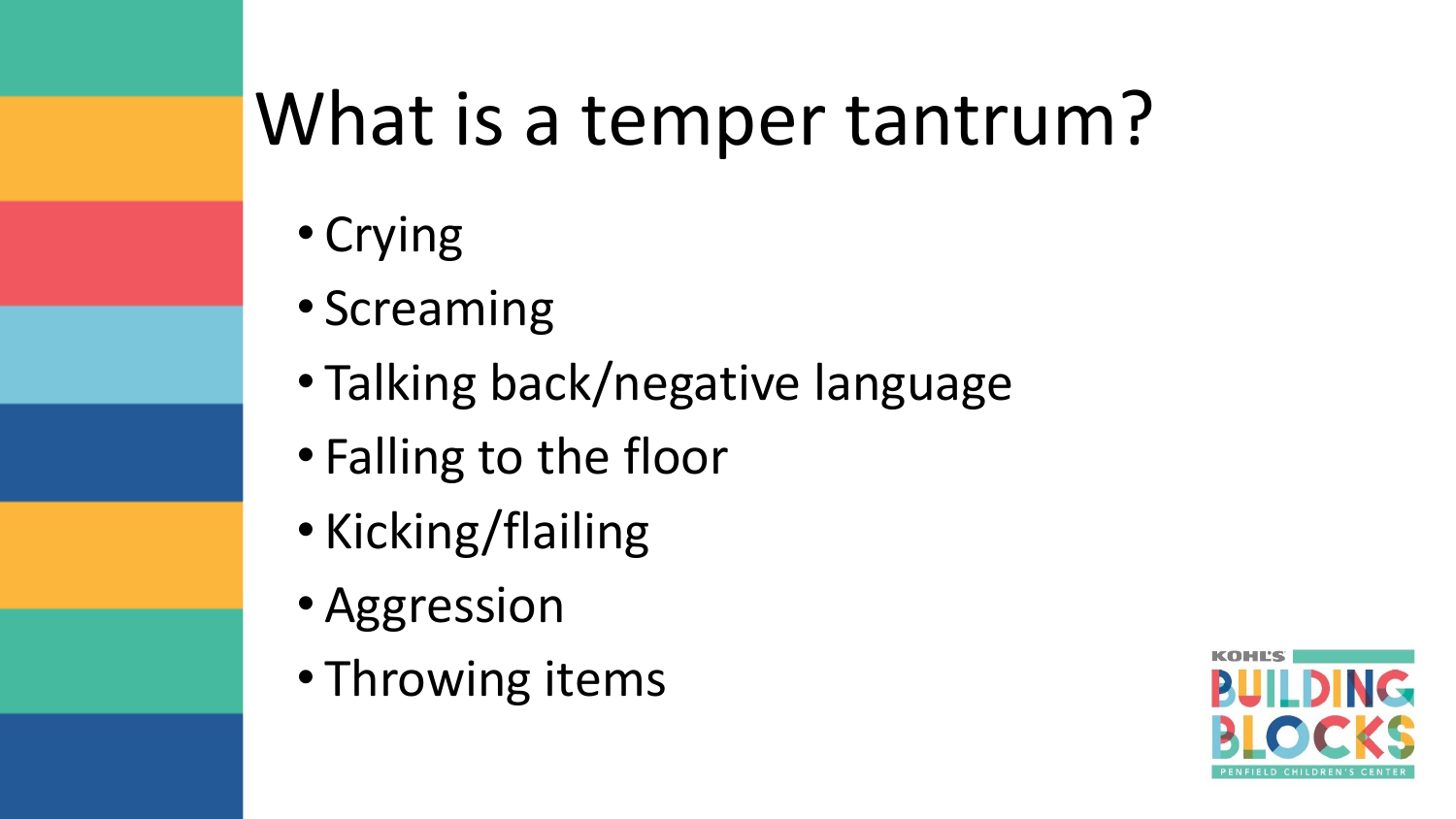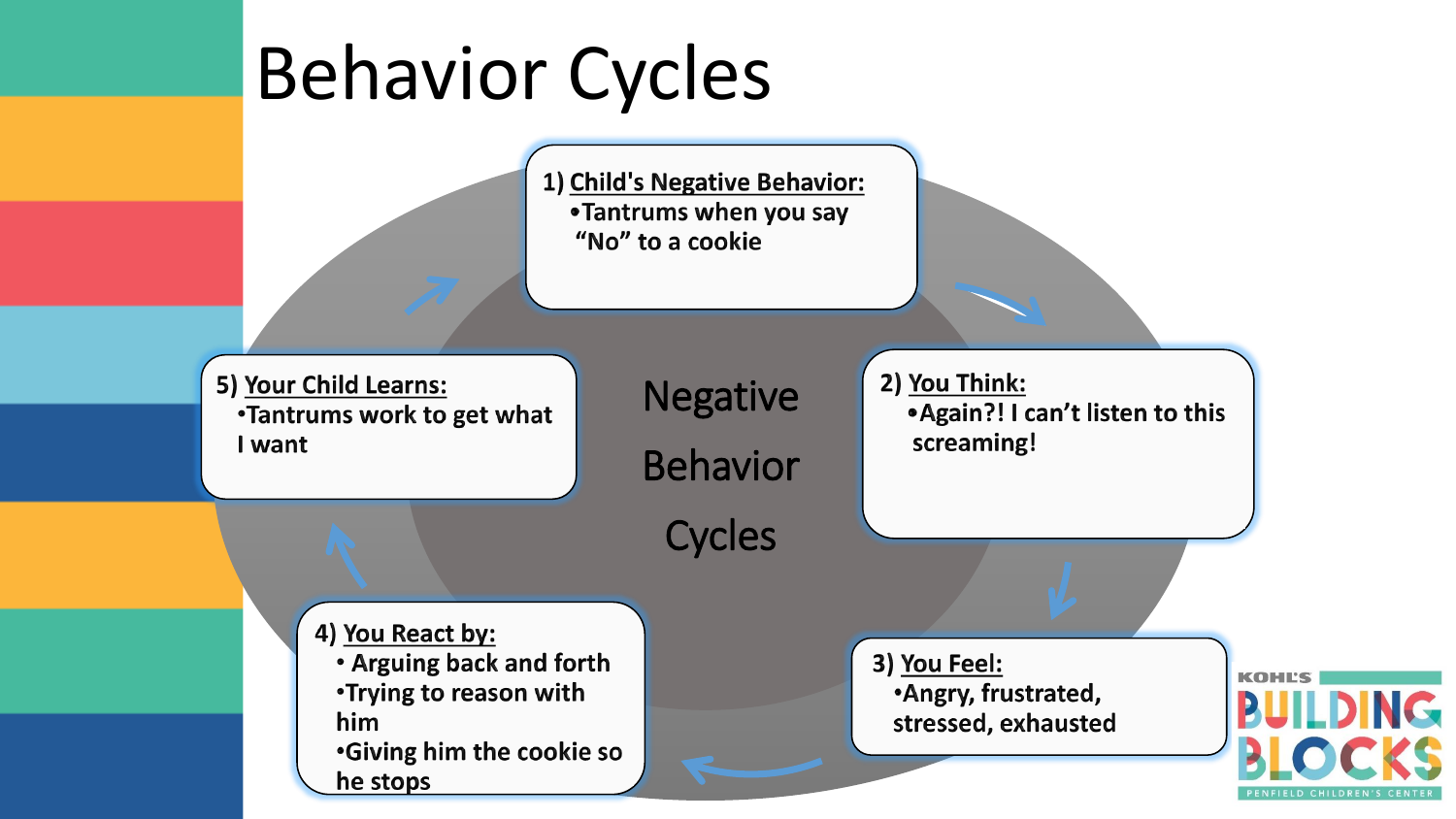## S.T.A.R.

Stop-Before reacting to a behavior Think-about the situation & about what you are feeling



Ask-are my expectations appropriate? Which response fits the situation? Am I ready to follow through?

### Respond-using a

strategy that will break the behavior cycle

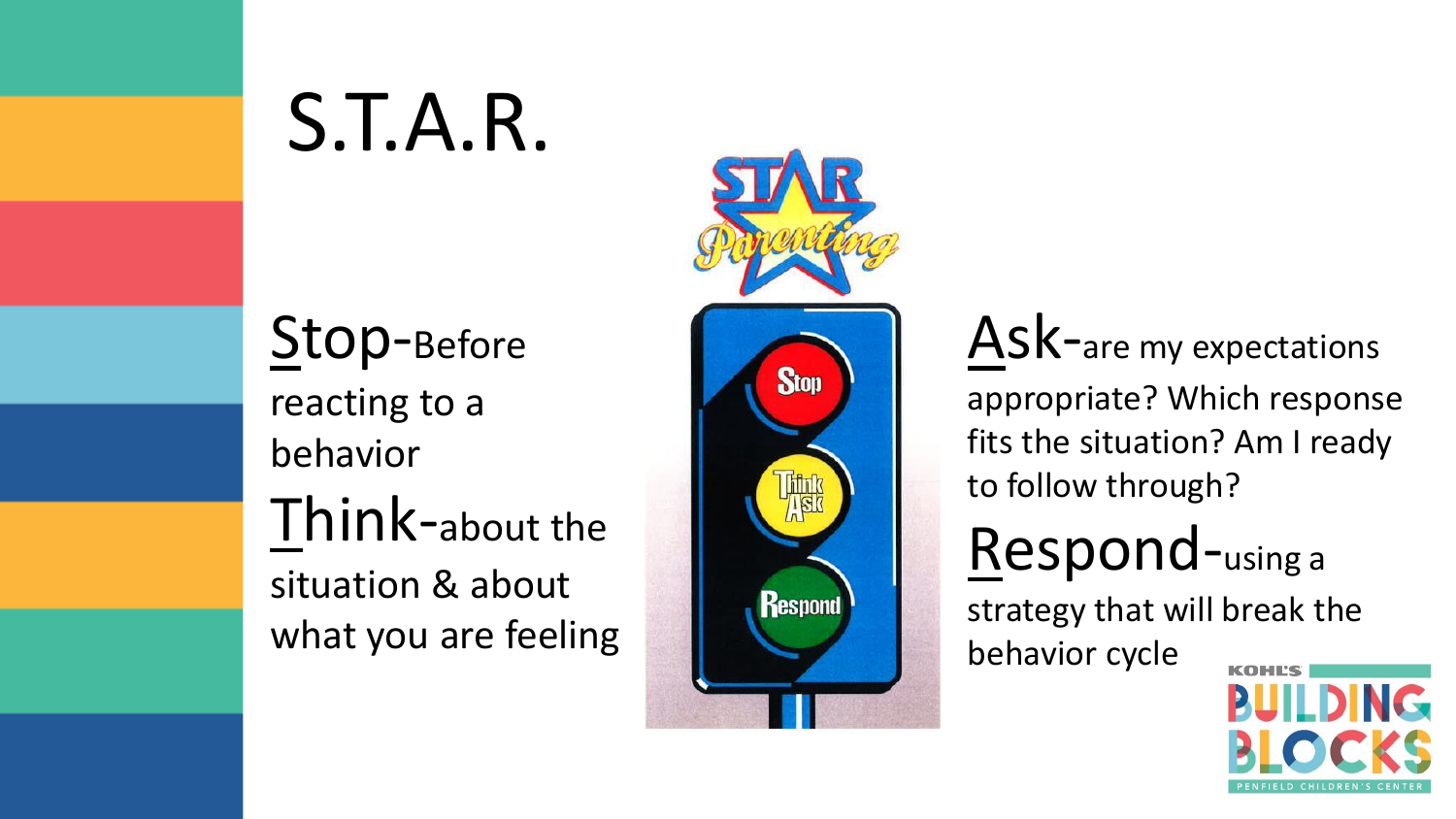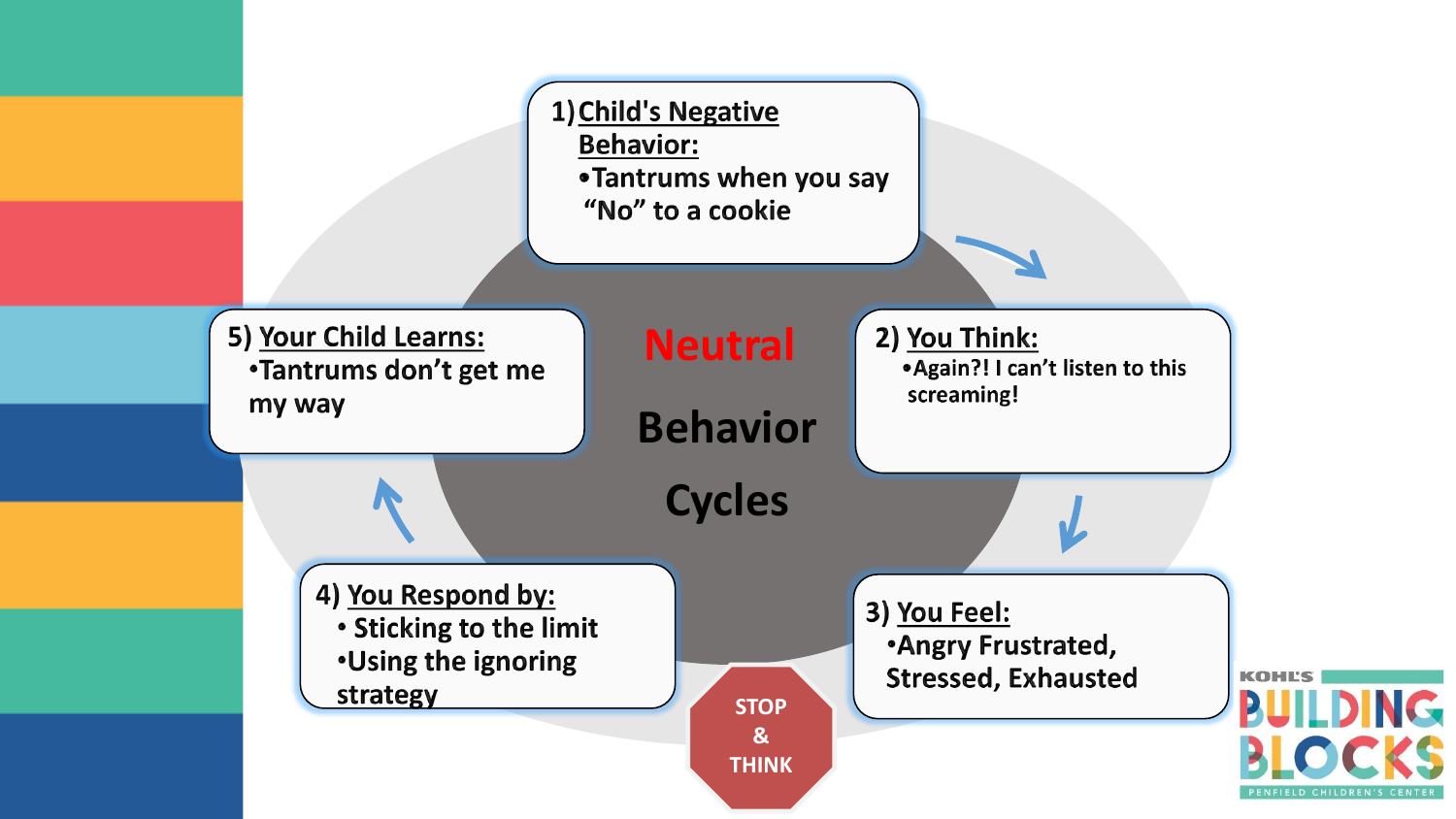# Needs-Based

#### **Why this type of tantrum?**

- Communication
	- Low level of speech
- Physical state of discomfort
	- Hungry
	- Sick
	- Tired
	- Sensory needs

#### **How should I respond?**

- Prompt your child to ask appropriately
	- May need alternative forms of communication like gestures or picture cards
	- Provide an example: "Say milk" or "Say Can I have a snack?"
- Meet the need
	- Nap, snack, sensory

breaks

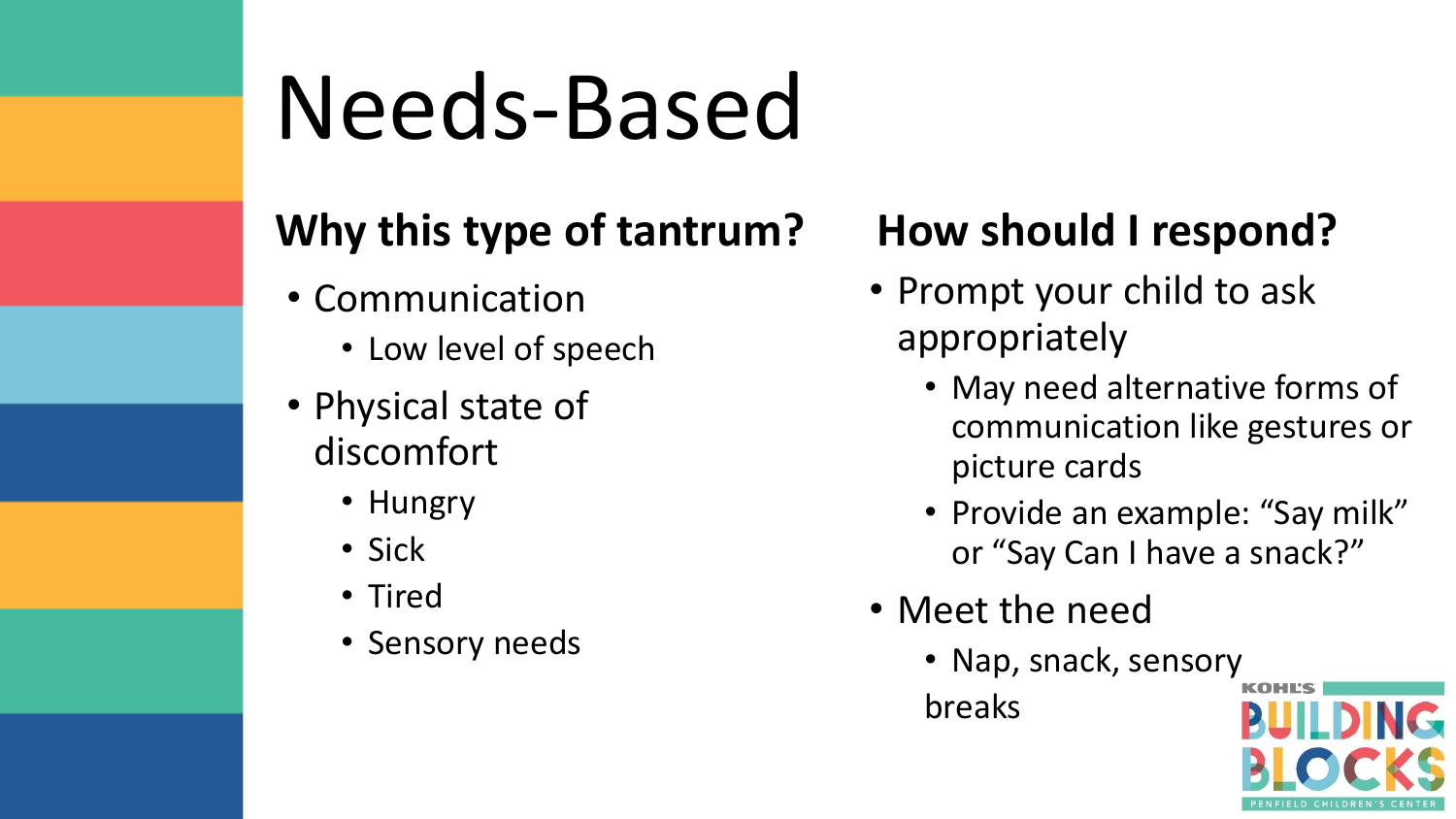## **Functional**

#### **Why this type of tantrum?**

- Wants something
	- Not a need
- Trying to "get their way"

#### **How should I respond?**

- Ignore the tantrum
	- Limit attention in any way possible while maintaining safety
	- Use differential attention
		- Not reacting to negative
		- Responding to the positive
- Stick with the limit

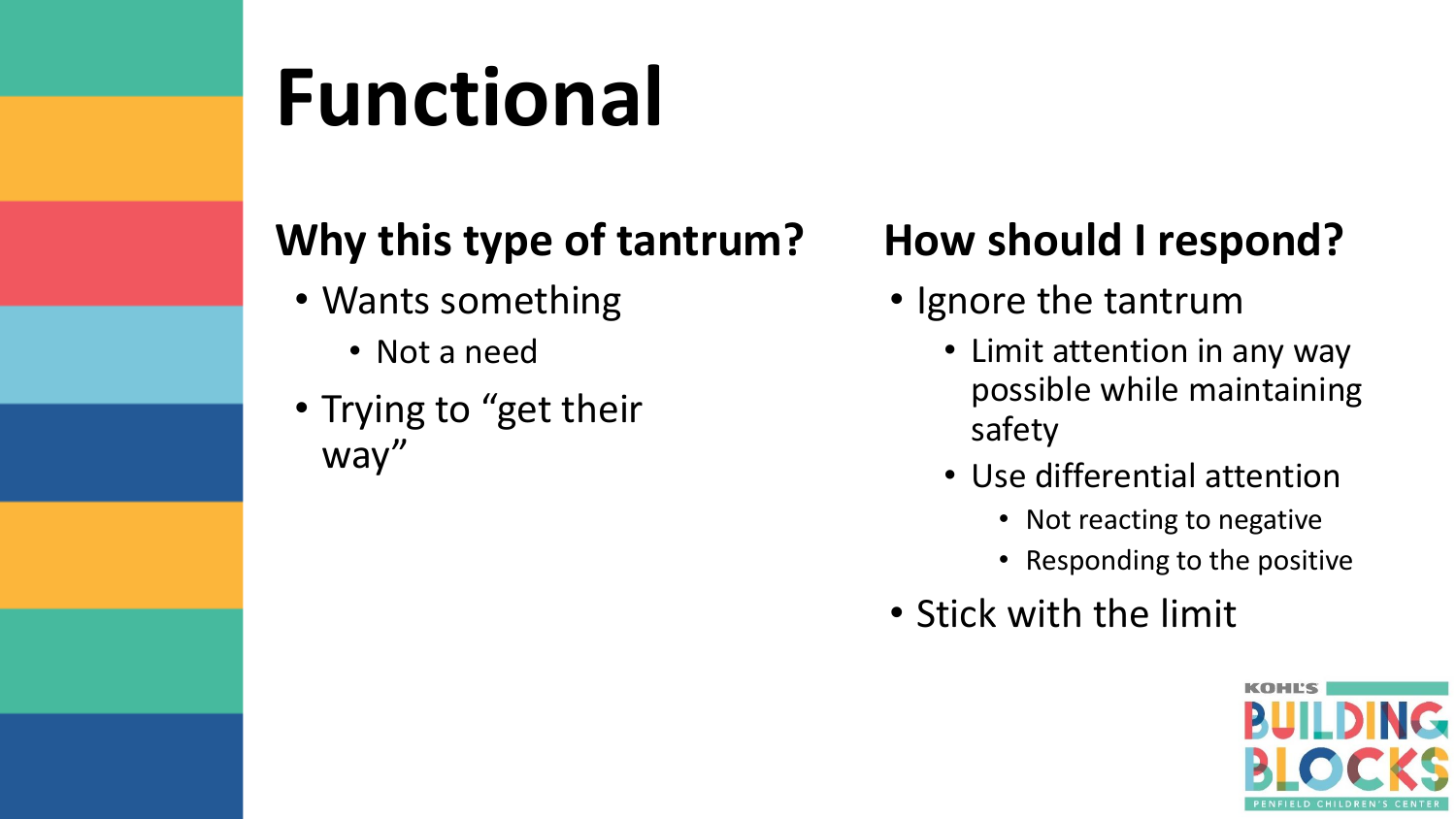## **Avoidant**

#### **Why this type of tantrum? How should I respond?**

- Trying to avoid something
	- Want to "get out of" doing something
- Use immediate and consistent follow through
	- Hand-over-hand guidance to complete the task
	- Respond right away
	- Praise when the task is complete

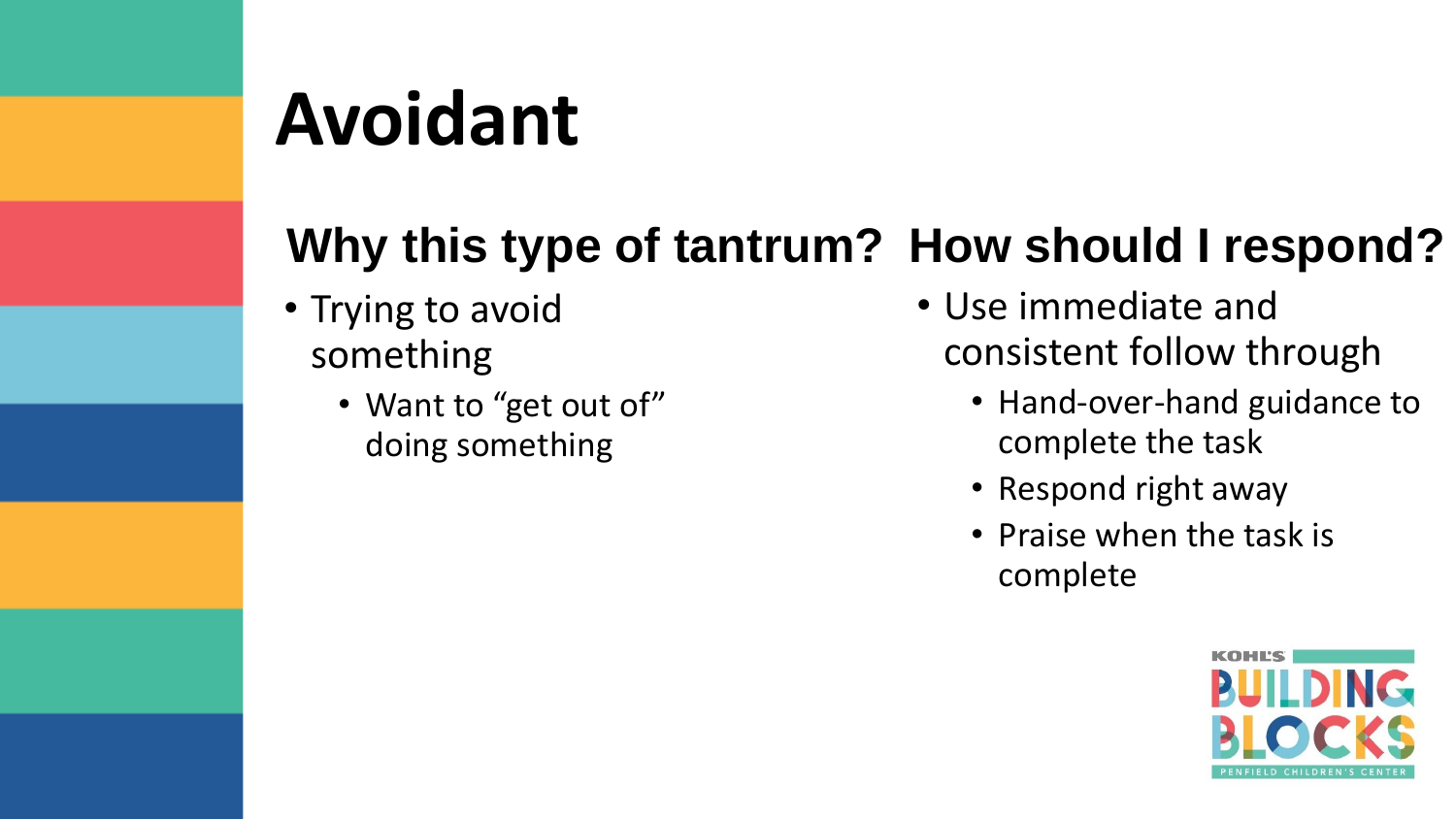## **Emotional**

#### **Why this type of tantrum? How should I respond?**

- Strong feelings
	- Fear or sadness
- Reminders of a stressful event
- Not always able to identify the source
	- Seems "out of the blue"
- Provide comfort
- Use coping skills together
	- Take a "Time In" sitting aside with your child
- Maintain consistency with routine
- Track patterns to identify

triggers

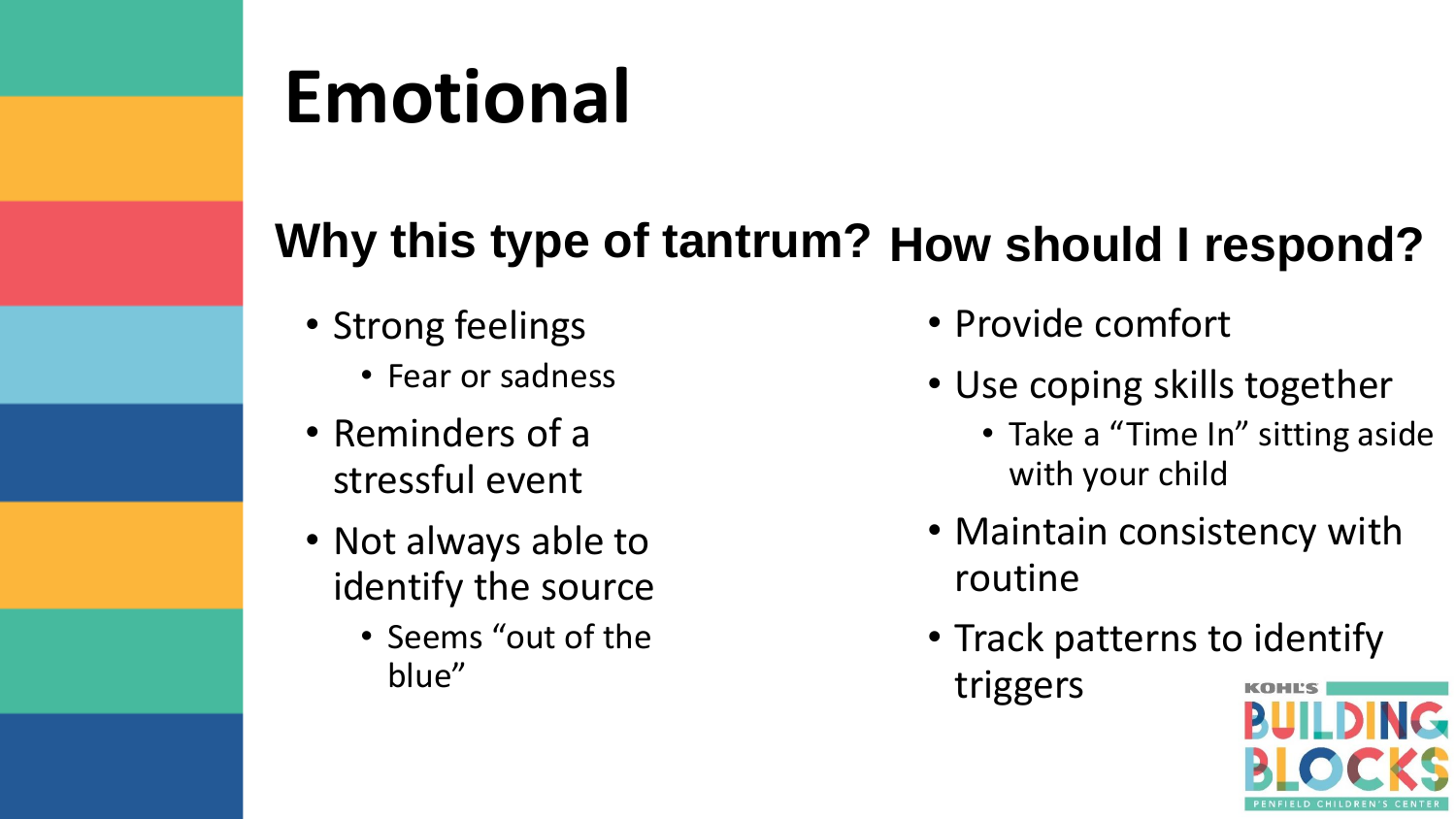### Why is sticking to limits important?

- Kids' brains respond well to predictability, this includes knowing what the limits are
	- Doesn't mean they won't try to push the limits
	- They might appear happier on the surface without the limit
- Kids' ability to curb their own impulses and plan ahead is low due to brain development at this age
- Lack of limits and follow through leads to MORE behavior in the future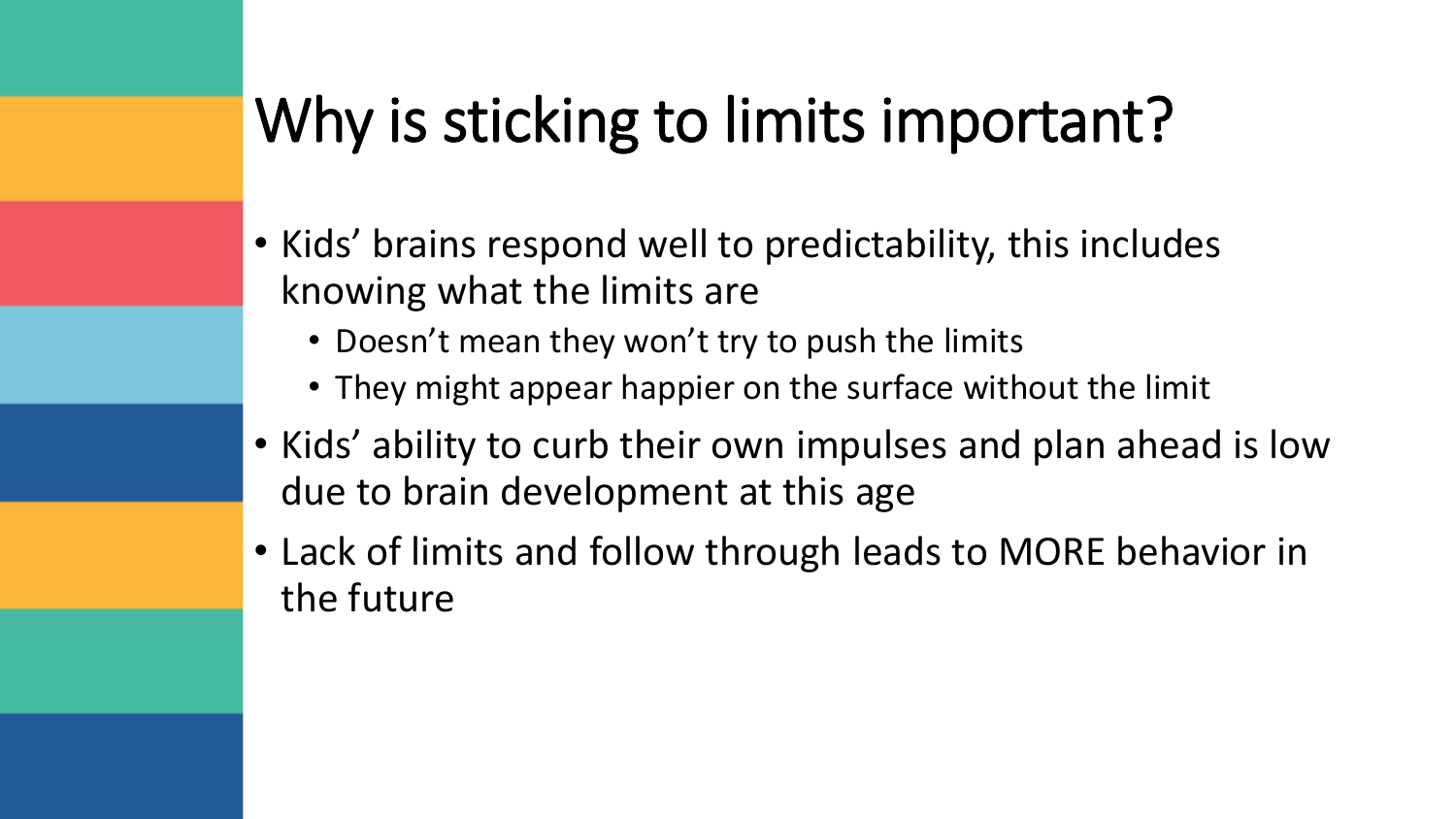### Why does reasoning with my child not work?

- During tantrums your child's emotional center of their brain is running the show, the logical part of their brain is "shut down"
- Talking to your child during the tantrum may keep their focus on what is upsetting them rather than allowing them to calm down and move on
- Keep in mind: high intelligence does not automatically lead to more advanced emotional regulation
	- Meaning  $\rightarrow$  your child may be able to articulate their emotions in an advanced way when calm, but emotionally they are still young and will react consistent with their age group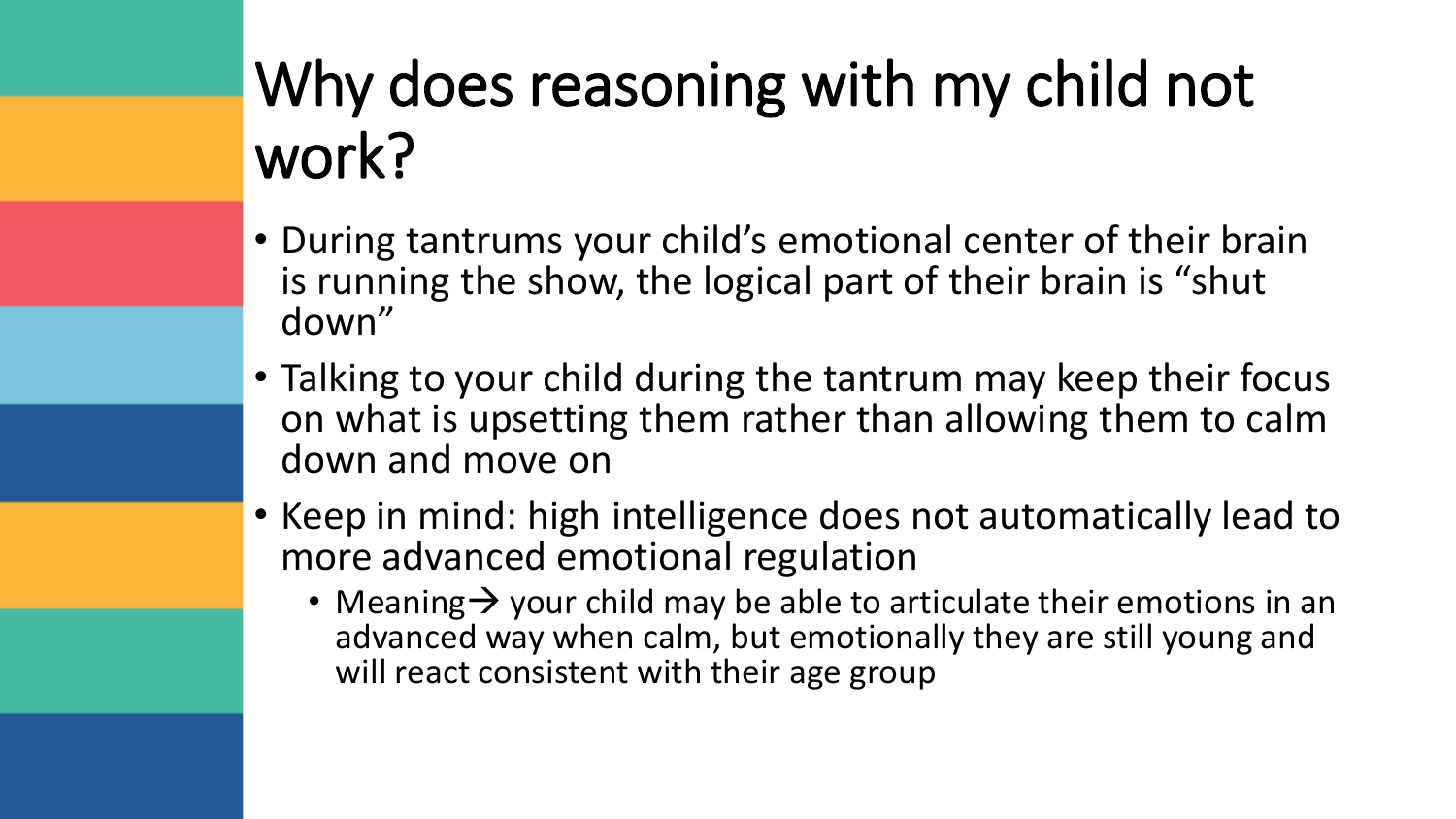## Will I see progress?

- Children vary on rate of improvement
- Expect progress to be "up and down" like a wave
- It may get worse before it gets better
- Some types require other interventions to improve
	- Needs based  $\rightarrow$  may need speech or occupational therapy to address the root
	- Emotional → may need trauma/stress related mental health services to address the root
- ALL children have tantrums sometimes!
	- Not realistic to expect them to stop completely

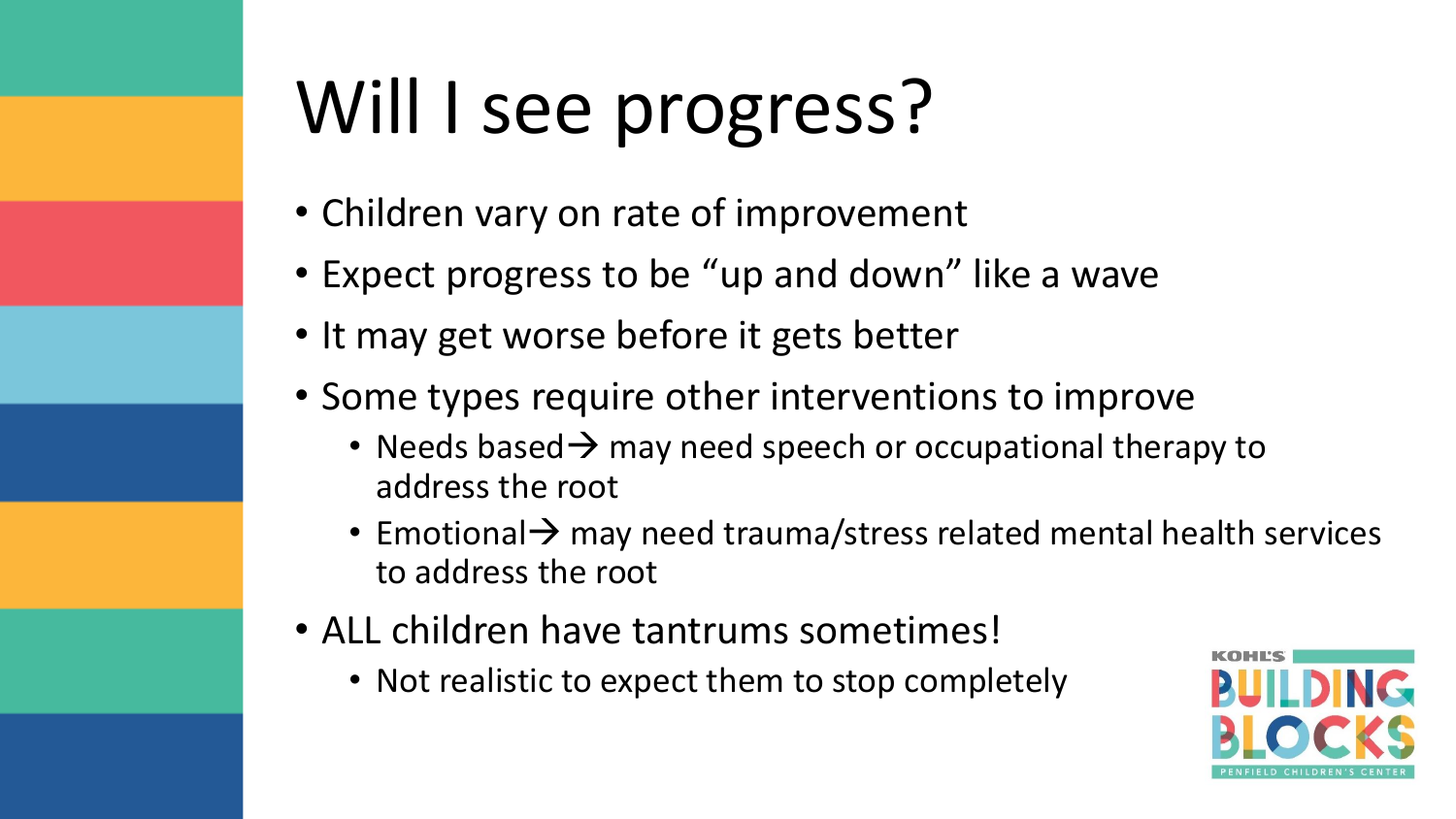

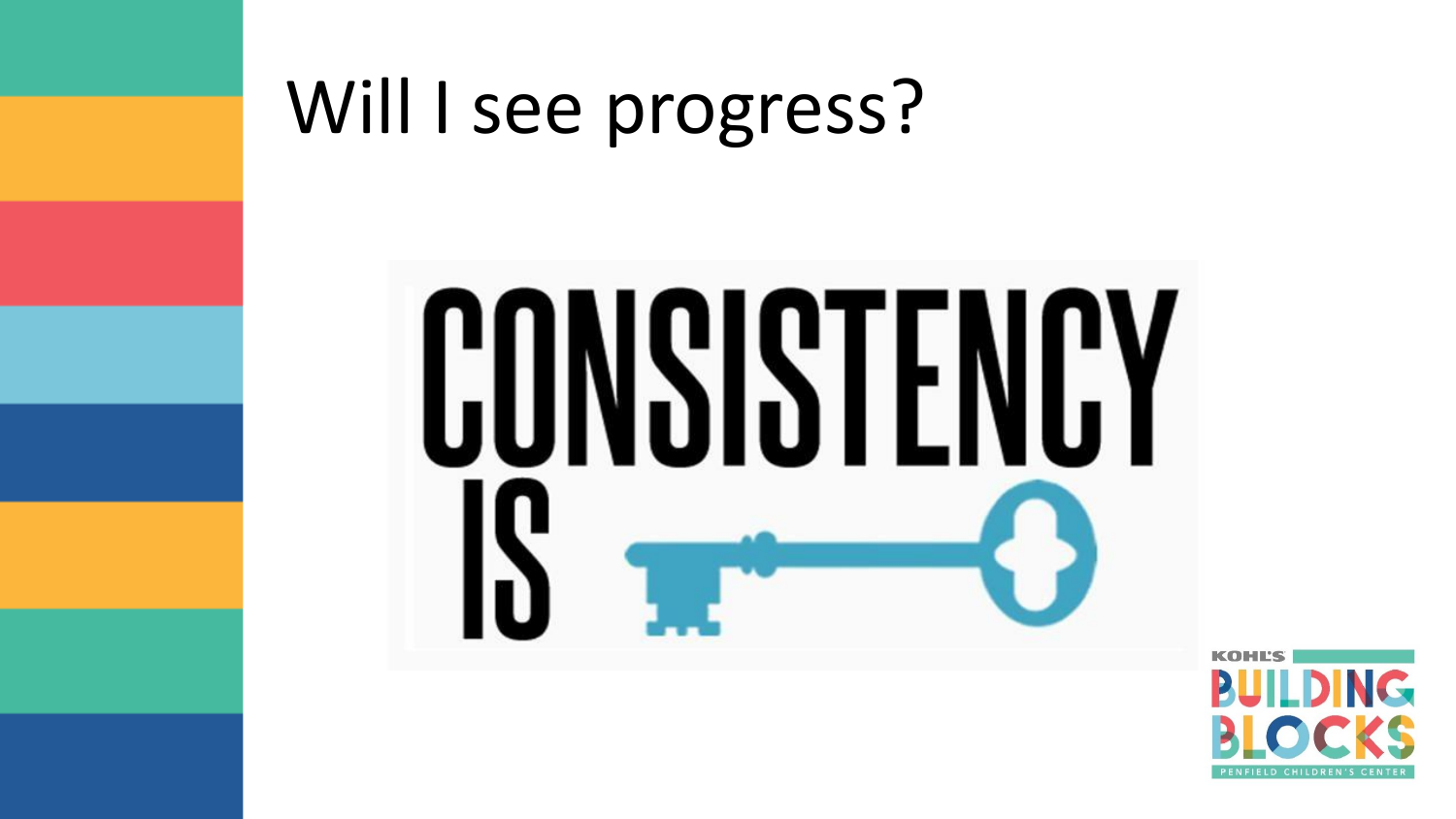### Should I refer a child to Behavior Clinic?

- ✓Lives in Milwaukee County
- $\checkmark$ Child's age is 0-6
- $\checkmark$  Caregiver has been informed & agreed to referral being made if not doing it themselves
	- $\checkmark$  For foster or kinship care the caseworker needs to be involved to obtain consent from legal guardian
- $\checkmark$  Caregiver has behavior or emotional concerns for the child, and/or would like to learn new responses to their child
	- $\checkmark$  Does not need to be a "clinical level" concern

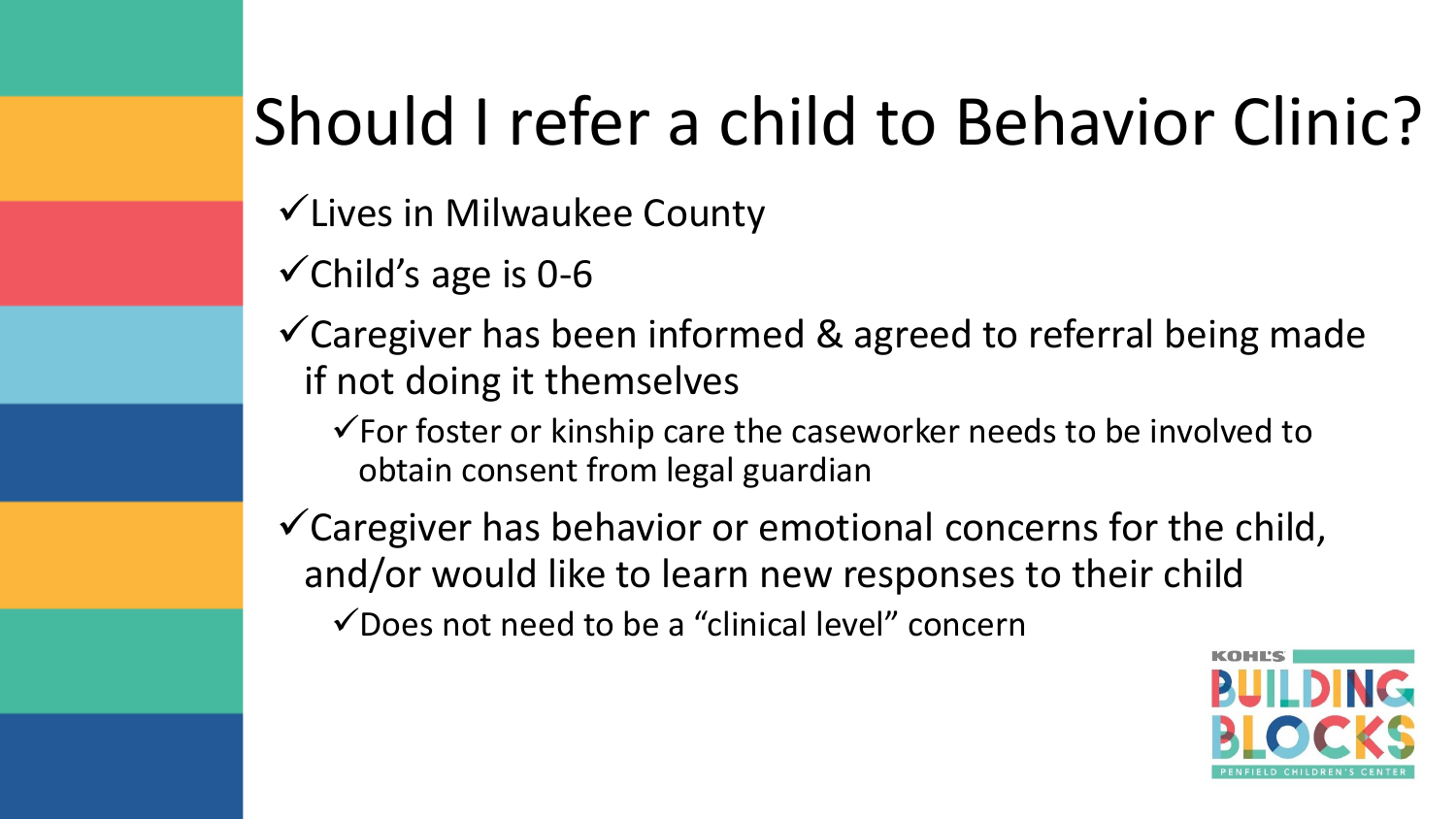### How can I refer a child to Behavior Clinic?

- Call Penfield's Central Intake department and state that you would like to enroll in Behavior Clinic services
	- Claudia at 414-345-6309
- Professionals working with children can also fax a referral form, include Attn: Behavior Clinic
	- 414-344-7739
	- Contact me for a copy of our referral form
		- [courtneyclark@penfieldchildren.org](mailto:courtneyclark@penfieldchildren.org)
- Is there a wait?
	- Yes, there is typically a waitlist
	- Around 8-12 weeks for English speaking, possibly longer for Spanish